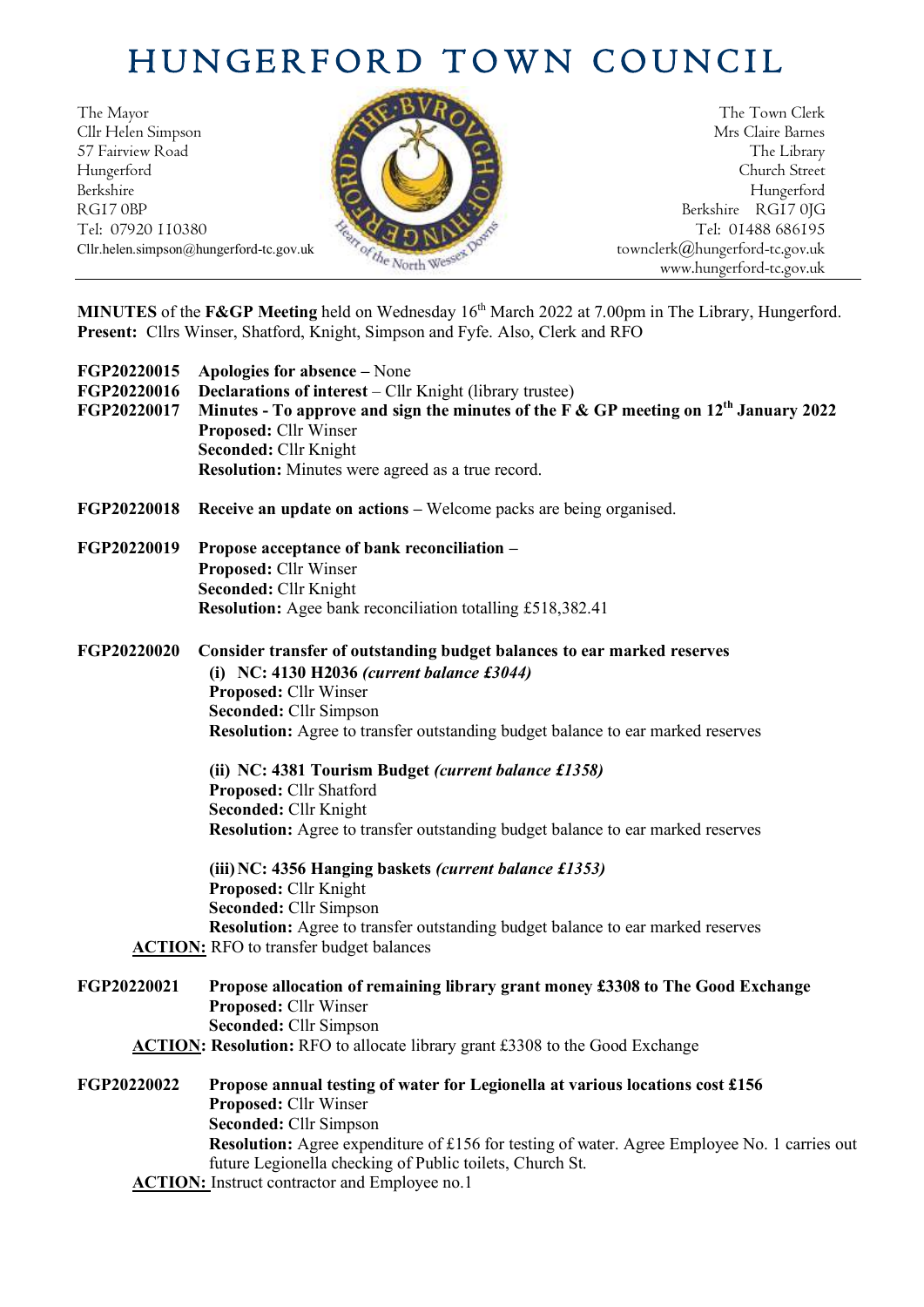| FGP20220023    | GDPR – Propose adoption of Handling of subject access request policy -refer to draft<br>Proposed: Cllr Shatford                                                         |
|----------------|-------------------------------------------------------------------------------------------------------------------------------------------------------------------------|
|                | Seconded: Cllr Fyfe                                                                                                                                                     |
|                | <b>Resolution:</b> Agree adoption of subject access request policy                                                                                                      |
| FGP20220024    | Bridge St War memorial – Schedule Charity meeting – refer to report<br>Proposed: Cllr Simpson                                                                           |
|                | Seconded: Cllr Knight                                                                                                                                                   |
| <b>ACTION:</b> | Resolution: Schedule a meeting of the charity at 6.30pm on 4 <sup>th</sup> April in the Library, to<br>discuss Bridge St War memorial, as recommended by our solicitor. |
|                |                                                                                                                                                                         |
| FGP20220025    | Consider change to Financial Regulations (contract limit currently £3000, consider                                                                                      |
|                | increase)                                                                                                                                                               |
|                | <b>Proposed: Cllr Fyfe</b>                                                                                                                                              |
|                | <b>Seconded: Cllr Winser</b>                                                                                                                                            |
|                | <b>Resolution:</b> Recommend to Full Council change to financial regulations to raise £3000 limit                                                                       |
|                | for obtaining of alternative quotes to £5,000.                                                                                                                          |
|                | <b>ACTION:</b> Add to Full Council agenda                                                                                                                               |
|                |                                                                                                                                                                         |

## **Confidential PART 2**

The public and press may be excluded from the meeting on the grounds that publicity might be prejudicial to the public interest as per the Public Bodies (Admissions to Meetings) Act 1960.

**FGP20220026 Triangle Field Lease - Receive update from the working party –** Amended lease has gone to the Third party and Council is not open to any further changes. Remind third party. **ACTION:** Cllr Knight to amend alternative option to lease. **ACTION:** Add to Full Council Part 2

**FGP20220027 Note Staff toil and holidays –** Employee No.1 – 8.25, No.2 – 3, No.12 -4.5, No.13 – 3.5, No.14 – 4.25hrs. Employee No. 2 to carry forward 4 days and No.14, 5 days. **Proposed:** Cllr Simpson **Seconded:** Cllr Fyfe **ACTION: Resolution:** Pay all staff for the 3 hours first aid training carried out on 28<sup>th</sup> Feb.

## **FGP20220028 Propose salary grade increments for staff from 1st April 2022 – refer to report Proposed:** Cllr Winser **Seconded:** Cllr Fyfe **ACTION: Resolution:** One increment is awarded for staff not already at maximum grade.

- **FGP20220029 Propose pay rises backdating from 1st April 2021 to 2022 - refer to report Proposed:** Cllr Knight **Seconded:** Cllr Simpson **ACTION: Resolution:** Backdated pay rise to be paid in line with NJC agreed figures.
- **FGP20220030 Agree Clerks H2036 hours for payment Proposed:** Cllr Winser **Seconded:** Cllr Shatford **ACTION: Resolution:** Clerk to be paid 6 hours.

**FGP20220031 Review cleaning contract (Croft Field) – End of 3-month trial Proposed:** Cllr Shatford **Seconded:** Cllr Simpson **ACTION: Resolution:** Proceed with annual contract with Bloom.